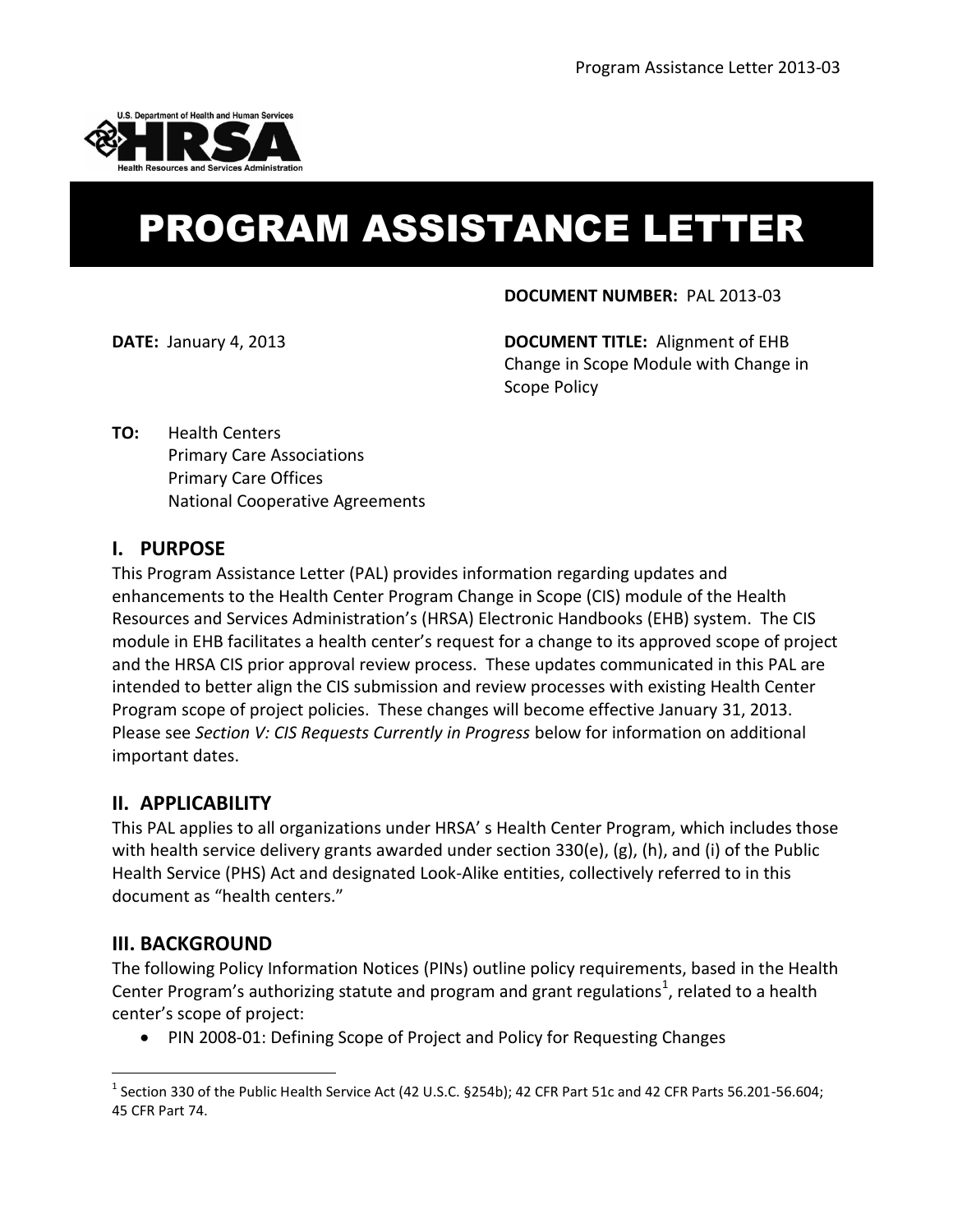- PIN 2009-02: Specialty Services and Health Centers' Scope of Project
- PIN 2009-05: Policy for Special Populations-Only Grantees Requesting a Change in Scope to Add a New Target Population

As stated in PIN 2008-01, a health center's scope of project defines the activities that the health center's approved project budget supports. Specifically, the scope of project defines the approved service sites, services, providers, service area(s) and target population(s) which are wholly or in part section 330 grant funds. Some changes in the approved scope of project (a "Change in Scope" or CIS) require prior approval from HRSA before being initiated; others may be implemented by the health center without prior approval. In all cases, any changes proposed and/or implemented by a health center to the approved scope of project must be documented through the EHB CIS Module, and must assure continued compliance with the applicable statutory, regulatory, and policy requirements.

The existing CIS module became effective prior to final issuance of the PINs listed above, and HRSA has received feedback from health centers, partners and HRSA staff on how to better align the CIS module. As a result, HRSA has reviewed, revised and streamlined the module – specifically the sets of questions, or "checklists," for each type of CIS request – to align more fully with current CIS policy guidance and criteria and to provide further clarification on what is required as part of the health center's CIS request submission. In implementing the enhancements presented in this PAL, HRSA will continue to follow the criteria outlined in the PINs listed above in reviewing a request to change the approved scope of project that requires prior approval.

## **IV.OVERVIEW OF REVISIONS AND ENHANCEMENTS TO CIS MODULE**

The following key revisions and enhancements, which do not constitute a change in Health Center Program policy, have been made to the CIS module to better align it with existing scope policy guidance and criteria. HRSA has:

- Revised checklist questions to clarify the criteria health centers are required to respond to based on each type of CIS request, as well as the analysis tool HRSA staff use to review each CIS request. These clarifications should reduce the need for a project officer to request a resubmission of the original CIS request and/or additional information and will facilitate more timely review of CIS requests.
- Revised language to ensure CIS process and all accompanying documents are applicable to all health centers (grantees and look-alikes).
- Improved CIS module workflow to ensure the appropriateness and completeness of the CIS request prior to submission.
- Consolidated the requirements for the CIS Financial Impact Analysis.
- Updated information and considerations related to programs affected by CIS actions, e.g., National Health Service Corps, 340B Drug Pricing Program, Medicaid/Medicare, Federal Tort Claims Act, etc.